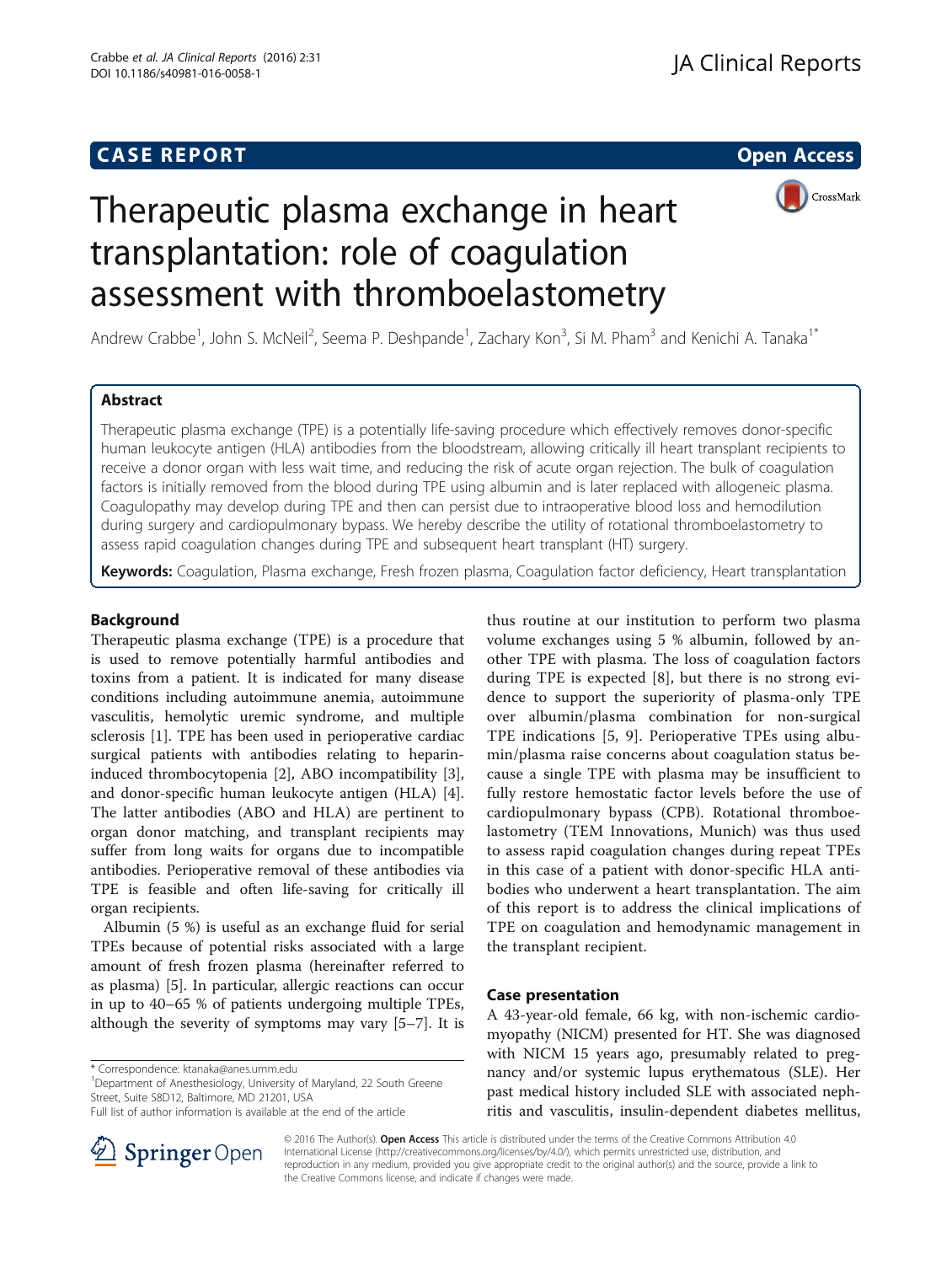previous pulmonary embolism, and previous stroke with residual visual field defects.

The patient had been stable on a biventricular assist device (BiVAD; HeartWare, Framingham, MA, USA) for 2 years while no HLA-matched donor was found despite a 1b (moderate urgency) status. She was recently hospitalized for worsening right heart function and was requiring increased inotropic support. Given the decline in her clinical condition, the transplant team decided to use therapeutic plasma exchange (TPE), anti-lymphocyte antibody treatment, and intravenous immunoglobulin treatment in the perioperative period in order to accept a cross-match positive donor heart [[4,](#page-3-0) [10](#page-4-0)].

After an uneventful induction of anesthesia and line placement, a large dual lumen catheter was placed in the femoral vein and connected to the plasmapheresis device (Prismaflex® System, GAMBRO, Colorado). She underwent TPEs consisting of three plasma volume exchanges; the first two exchanges used 5 % albumin (3300 ml each) to remove the HLA antibodies. The third plasma exchange utilized 11 units of FFP to restore coagulation factors for surgery. Throughout the procedure, coagulation status was assessed using tissue factor-activated EXTEM and FIBTEM on rotational thromboelastometry (Fig. [1](#page-2-0)). Baseline (pre-TPE) EXTEM and FIBTEM parameters were within normal range except for a high FIBTEM- $A_{10}$ . After TPE with albumin, EXTEM-CT increased from 55 to 74 s. FIBTEM- $A_{10}$  decreased from 34 to 9 mm (−64.0 %) (Fig. [1a](#page-2-0), [b\)](#page-2-0). TPE continued with FFP (~35 ml/kg) during the explantation of the BiVAD device, and FIBTEM- $A_{10}$  was 7 mm at the conclusion of this third round of TPE (Fig. [1c\)](#page-2-0). Measured plasma fibrinogen levels, which were reported approximately 25–45 min after FIBTEM- $A_{10}$  results were available, confirmed a net loss of fibrinogen (Fig. [1a](#page-2-0), [c](#page-2-0)).

The donor heart was implanted over 192 min of CPB with a cross-clamp time of 93 min and a donor ischemic time of 256 min. After transplant and reperfusion, the patient was initially weaned from CPB with inotropic support (epinephrine 0.06 μg/kg/min and norepinephrine 0.03 μg/kg/min). Diffuse microvascular bleeding was attributed to thrombocytopenia (EXTEM- $A_{10}$ , 31 mm) and low fibrinogen (FIBTEM-A<sub>10</sub>, 7 mm) (Fig. [1c\)](#page-2-0). One pool of five single donor platelets and 20 units (four pools) of cryoprecipitate were transfused, and improved hemostasis was observed in the surgical field in conjunction with normalized EXTEM and FIBTEM  $A_{10}$  values (Fig. [1d](#page-2-0)).

In the post-CPB period, systolic dysfunction persisted on increasing doses of epinephrine and norepinephrine (up to 0.1 μg/kg/min) despite adding vasopressin (0.06 units/min) and milrinone  $(0.375 \text{ }\mu\text{g/kg/min}).$ Levothyroxine  $(T_4; 20 \mu g/kg)$  bolus, followed by 5  $\mu g$ / kg/h infusion) was added to treat "stunned" myocardium due to the long ischemic time as well as the potential for "euthyroid sick syndrome" exacerbated by TPE [[11, 12\]](#page-4-0).

The transplant heart's systolic function improved with the  $T_4$  infusion, and further mechanical support (e.g., veno-arterial extracorporeal membrane oxygenation) was avoided. The patient remained stable in the intensive care unit (ICU), and the  $T_4$  infusion was weaned off along with other inotropes on postoperative day (POD) 2. In the ICU, four more sessions of TPE were performed to sustain the eradication of donor-specific antibodies; one plasma volume exchange with FFP on POD 1 and 2, and one plasma volume exchanged with 5 % albumin on POD 3 and 5 (plasma fibrinogen levels were above 150 mg/dL after TPEs). The patient was extubated on POD 5 and discharged from the hospital on POD 14.

#### Discussion

Rotational thromboelastometry is a practical method to assess rapid coagulation changes during surgery and CPB, and in this case report, it was used successfully during multiple TPEs for heart transplantation (HT). [[13\]](#page-4-0). Tissue factor-activated tests, EXTEM and FIBTEM (Table [1](#page-3-0)), are most useful in the acute setting because extrinsic coagulation factors and fibrinogen, respectively, are particularly prone to hemodilution and blood (plasma) losses [\[14](#page-4-0), [15](#page-4-0)]. Clotting time (CT) of EXTEM reflects prothrombin time (PT) sensitive coagulation fac-tor levels [\[15](#page-4-0)], whereas 10 min amplitude  $(A_{10}$  clot firmness) reflects platelet count and fibrinogen level [\[16](#page-4-0)]. FIBTEM better reflects plasma fibrinogen levels than EXTEM because its clot formation is fibrin specific due to the inclusion of cytochalasin D, a platelet inhibitor, in the reagent  $[16, 17]$  $[16, 17]$ .

TPE is an important intervention for a variety of diseases that require the removal of undesirable toxins or antibodies. TPE potentially expands the donor pool for heart and lung transplants which otherwise can be limited by recipient antibodies to donor HLA. One to one and a half plasma volume runs of TPE generally remove 63–78 % of alloantibodies (mostly IgG class), and three TPEs can reduce these antibodies by 90 % [[18\]](#page-4-0). In conjunction with immunosuppressive agents, TPE can significantly reduce the risk of both acute and chronic allograft organ rejection [[4\]](#page-3-0). Reduced FIBTEM values correlate with the substantial removal of large plasma proteins (IgG, 150 kDa, and fibrinogen, 340 kDa) at the end of albumin TPE [\[8](#page-4-0)]. Loss of fibrinogen and other coagulation proteins during albumin TPE increase the risk of bleeding, particularly after CPB, and thus allogeneic plasma is generally recommended for intraoperative TPEs [\[2](#page-3-0)]. However, full recovery of fibrinogen is unlikely even if plasma-only TPE is used [\[5](#page-3-0), [9\]](#page-4-0), and CPB-induced hemodilution further decreases plasma fibrinogen [\[17\]](#page-4-0). Post-CPB fibrinogen levels below 200 mg/dL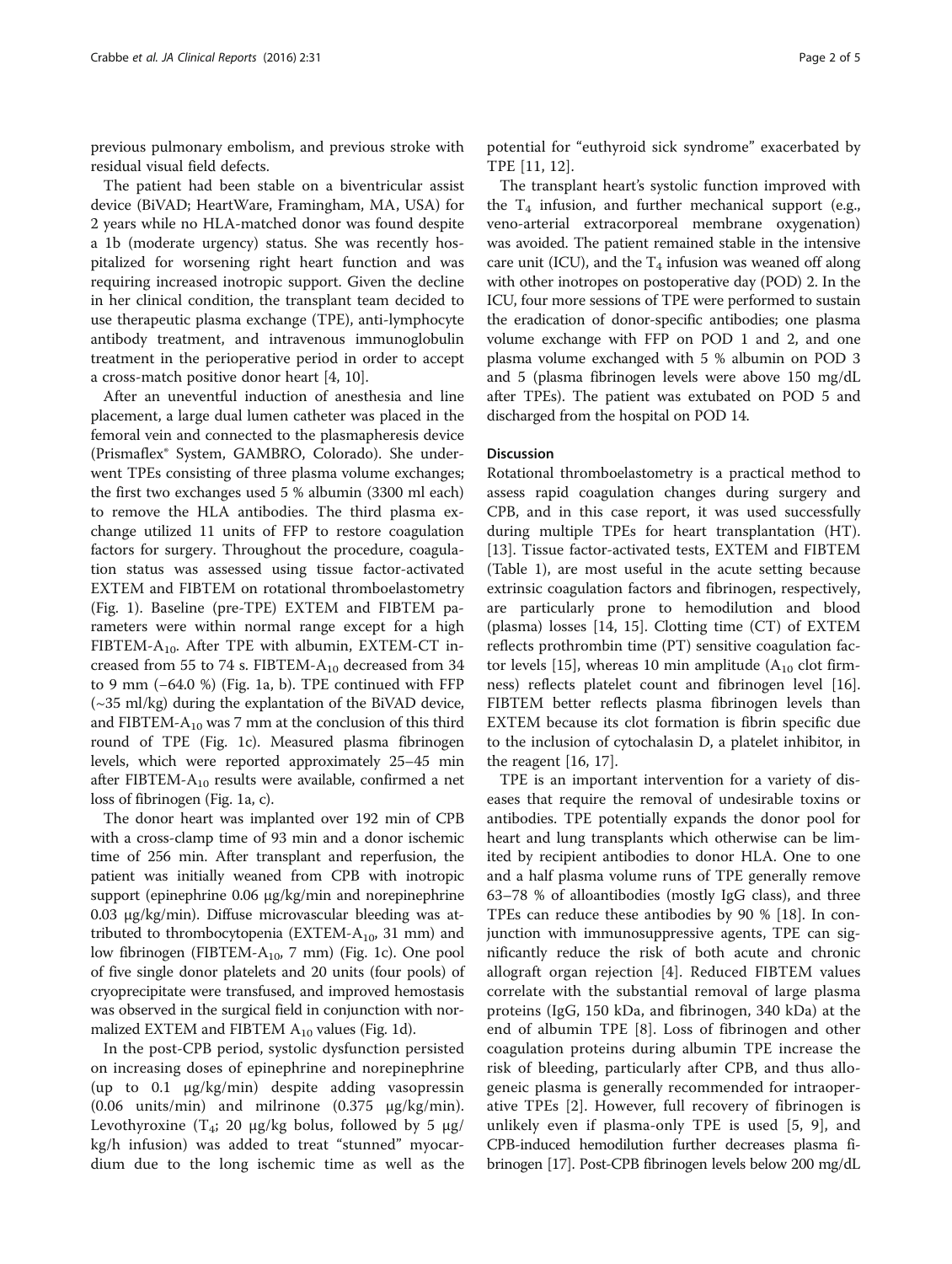<span id="page-2-0"></span>

[normal, 9–24 mm]. b–d EXTEM and FIBTEM changes during and after therapeutic plasma exchange (TPE). Baseline fibrinogen was in supra-normal range (b), but it extensively decreased after TPE with albumin (c) and even after plasma replacement during surgery. Fibrinogen was restored only after the transfusion of cryoprecipitate (d)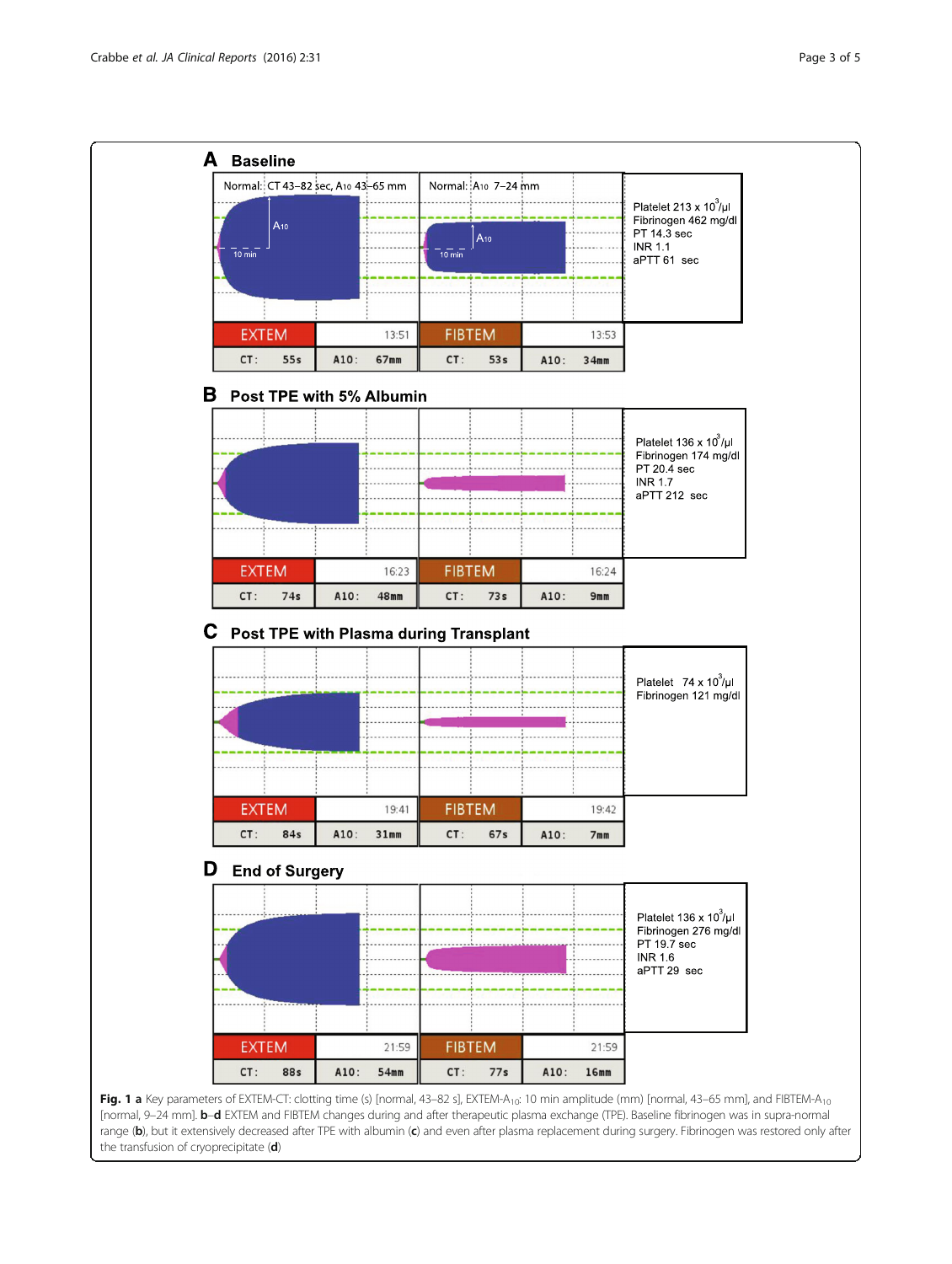| Test<br>Heparin effect<br>Detectable condition(s)<br>Contact<br>a<br><b>EXTEM</b><br>Extrinsic pathway, PLT count, fibrinolysis<br>Plasma, PCC, or PLTs<br>a<br>Fibrinogen level <sup>b</sup><br><b>FIBTEM</b><br>Cryo or fibrinogen conc. | <b>EXECUTE:</b> Types of assays on rotational thrompsetastomictiy |  |  |  |  |                            |  |
|--------------------------------------------------------------------------------------------------------------------------------------------------------------------------------------------------------------------------------------------|-------------------------------------------------------------------|--|--|--|--|----------------------------|--|
|                                                                                                                                                                                                                                            |                                                                   |  |  |  |  | Hemostatic interventions   |  |
|                                                                                                                                                                                                                                            |                                                                   |  |  |  |  |                            |  |
|                                                                                                                                                                                                                                            |                                                                   |  |  |  |  |                            |  |
| $-$ <sup>a</sup><br>Systemic fibrinolysis <sup>c</sup><br>Antifibrinolytics<br>APTEM                                                                                                                                                       |                                                                   |  |  |  |  |                            |  |
| Intrinsic pathway, PLT count, fibrinolysis<br>INTEM<br>$^+$                                                                                                                                                                                |                                                                   |  |  |  |  | Plasma, protamine, or PLTs |  |
| $-{}^a$<br><b>HEPTEM</b><br>Heparin effect<br>Same as INTEM                                                                                                                                                                                |                                                                   |  |  |  |  |                            |  |

<span id="page-3-0"></span>Table 1 Types of assays on rotational thromboelastometry

ACT activated clotting time, Cryo cryoprecipitate, Fibrinogen conc. fibrinogen concentrate, PCC prothrombin complex concentrate, PLT platelet, TF tissue factor activator, Contact contact activator (ellagic acid)

<sup>a</sup>Heparin is neutralized by the reagent at concentrations up to 4–6 U/ml on EXTEM/FIBTEM/APTEM and 8 U/ml on HEPTEM

<sup>b</sup>Confirmatory test for hypofibrinogenemia; low clot firmness (amplitude) on other ROTEM® tests may indicate either thrombocytopenia or hypofibrinogenemia Confirmatory test for fibrinolysis; fibrinolysis may be shown on all the other ROTEM® tests

(FIBTEM- $A_{10}$  < 10 mm) are associated with an increased risk of bleeding and higher transfusion requirement [\[19, 20\]](#page-4-0), and the restoration of fibrinogen to  $>$ 250 mg/dL (FIBTEM-A<sub>10</sub> $>$  15-18 mm) appears to reduce such risks [[21](#page-4-0)]. We initially calculated the required amount (g) of fibrinogen using the published formula below based on the FIBTEM- $A_{10}$  value [\[21](#page-4-0)–[23](#page-4-0)]:

Fibrinogen gðÞ ¼ ½ target FIBTEM‐A10ð Þ mm – current FIBTEM‐A10ð Þ mm weight kg ð Þ 140 ¼ ð Þ 15 mm – 7 mm 66 kg 140 ¼ 3:77 g

In the USA, clinical use of fibrinogen concentrate is limited to hereditary afibrinogenemia and hypofibrinogenemia [\[24\]](#page-4-0), and thus cryoprecipitate remains the mainstay therapy for perioperative fibrinogen replacement. The required amount (units) of cryoprecipitate can be estimated by multiplying the fibrinogen dose by five [\[25\]](#page-4-0);  $3.77 \times 5 = 18.9$  units.

After transfusing 20 units of cryoprecipitate, FIBTEM- $A_{10}$  and fibrinogen were 16 mm and 276 mg/dL, respectively.

Our case demonstrates the practical use of EXTEM and FIBTEM in monitoring perioperative changes in fibrinogen levels and the therapeutic effects of cryoprecipitate (Fig. [1c](#page-2-0), [d\)](#page-2-0) during TPE. It is also important to note that antibiotics (ceftazidime, tobramycin, etc.) and immunosuppressants (basiliximab) can also be eliminated by TPE [\[26](#page-4-0), [27](#page-4-0)].

In addition, TPE is known to affect biologically active hormones, including free thyroxine  $(T_4)$  and triiodothyronine  $(T_3)$  [[12](#page-4-0)]. Critically ill patients have limited reserves of thyroid hormones [\[11](#page-4-0)], and there is some evidence to suggest that there is better preservation and function of the donor heart using  $T_3$  or  $T_4$  infusion [\[28](#page-4-0)]. Therefore,  $T_4$  infusion may be potentially useful for the management of stunned donor heart.

#### Conclusions

In conclusion, the use of TPE expands the donor organ pool to patients who otherwise would have an either a low probability of or a long wait before receiving a donor organ. In these patients, thromboelastometry throughout the perioperative period can allow for a fast detection of coagulopathy and targeted component therapy [[25](#page-4-0), [29](#page-4-0)].

#### Funding

None.

## Authors' contributions

AC: This author managed the patient, collected the data, and wrote the manuscript. JM, SD, ZK, SP: These authors contributed to the patient care, and helped write the manuscript.KT: This author managed the patient, and helped write the manuscript. All authors read and approved the final manuscript.

#### Competing interests

Kenichi A. Tanaka is currently participating in a clinical study sponsored by TEM Innovations (Munich, Germany). All other authors declare that they have no competing interests.

#### Consent for publication

Written informed consent was obtained from the patient for the publication of this report.

#### Author details

<sup>1</sup>Department of Anesthesiology, University of Maryland, 22 South Greene Street, Suite S8D12, Baltimore, MD 21201, USA. <sup>2</sup>Department of Anesthesiology, University of Virginia, Charlottesville, VA, USA. <sup>3</sup>Department of Surgery, Division of Cardiothoracic Surgery, University of Maryland, Baltimore, MD, USA.

## Received: 8 June 2016 Accepted: 11 October 2016

#### References

- 1. Winters JL. Plasma exchange: concepts, mechanisms, and an overview of the American Society for Apheresis guidelines. Hematology. 2012;2012:7–12.
- 2. Roman PE, DeVore AD, Welsby IJ. Techniques and applications of perioperative therapeutic plasma exchange. Current Opin Anaesthesiol. 2014;27:57–64.
- Issitt RW, Crook RM, Cross NT, Shaw M, Robertson A, Burch M, Hsia TY, Tsang VT. Incompatible ABO-plasma exchange and its impact on patient selection in paediatric cardiac transplantation. Perfusion. 2012;27:480–5.
- 4. Tinckam KJ, Keshavjee S, Chaparro C, Barth D, Azad S, Binnie M, Chow CW, de Perrot M, Pierre AF, Waddell TK, Yasufuku K, Cypel M, Singer LG. Survival in sensitized lung transplant recipients with perioperative desensitization. Am J Transplant. 2015;15:417–26.
- 5. O'Brien KL, Price TH, Howell C, Delaney M. The use of 50 % albumin/plasma replacement fluid in therapeutic plasma exchange for thrombotic thrombocytopenic purpura. J Clin Apher. 2013;28:416–21.